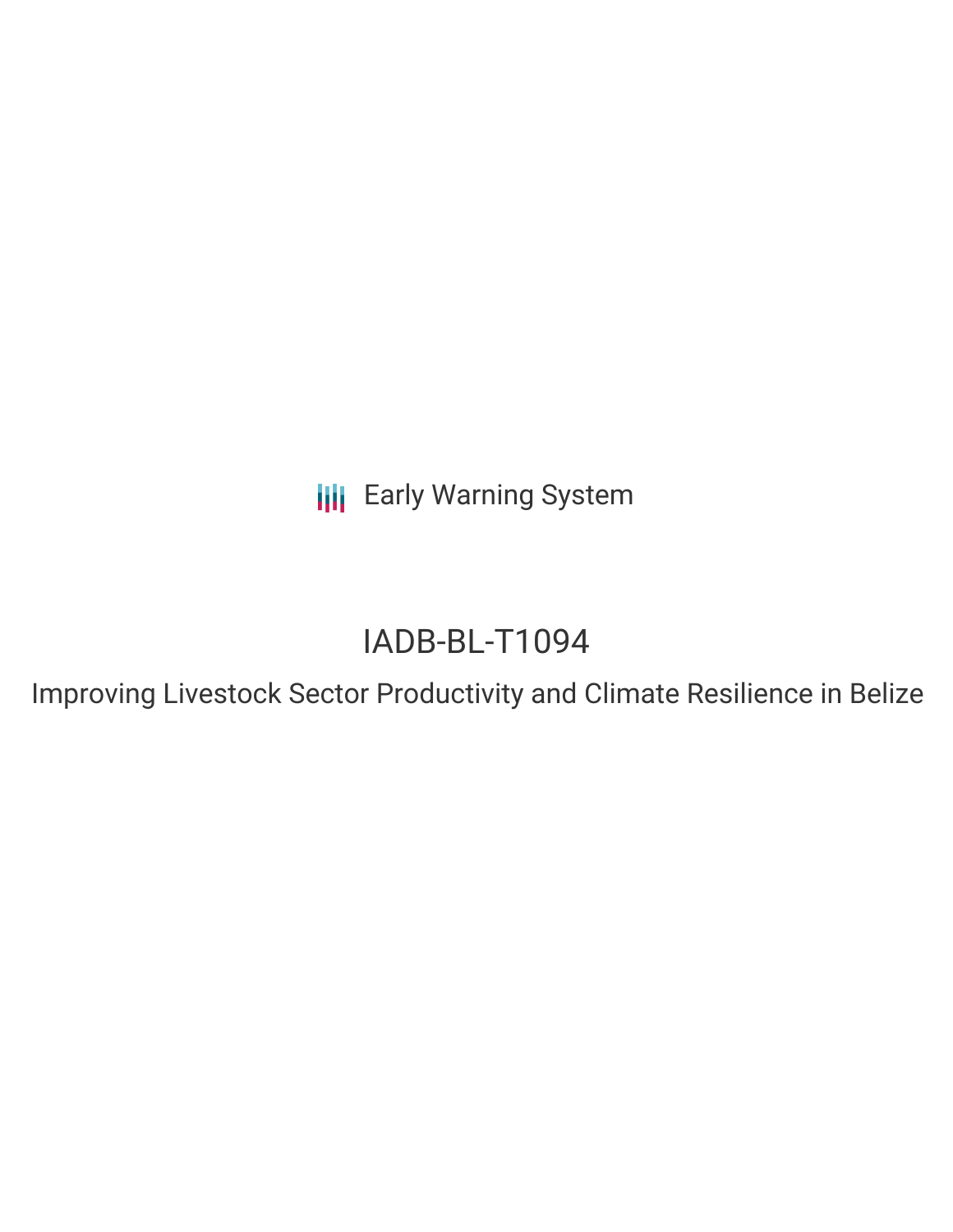

# Early Warning System Improving Livestock Sector Productivity and Climate Resilience in Belize

## **Quick Facts**

| <b>Countries</b>               | Belize                                                                   |
|--------------------------------|--------------------------------------------------------------------------|
| <b>Financial Institutions</b>  | Inter-American Development Bank (IADB)                                   |
| <b>Status</b>                  | Active                                                                   |
| <b>Bank Risk Rating</b>        | B                                                                        |
| <b>Voting Date</b>             | 2017-10-13                                                               |
| <b>Borrower</b>                | <b>Belize</b>                                                            |
| <b>Sectors</b>                 | Agriculture and Forestry, Climate and Environment, Technical Cooperation |
| <b>Investment Type(s)</b>      | Grant                                                                    |
| <b>Investment Amount (USD)</b> | $$0.55$ million                                                          |
| <b>Project Cost (USD)</b>      | \$0.88 million                                                           |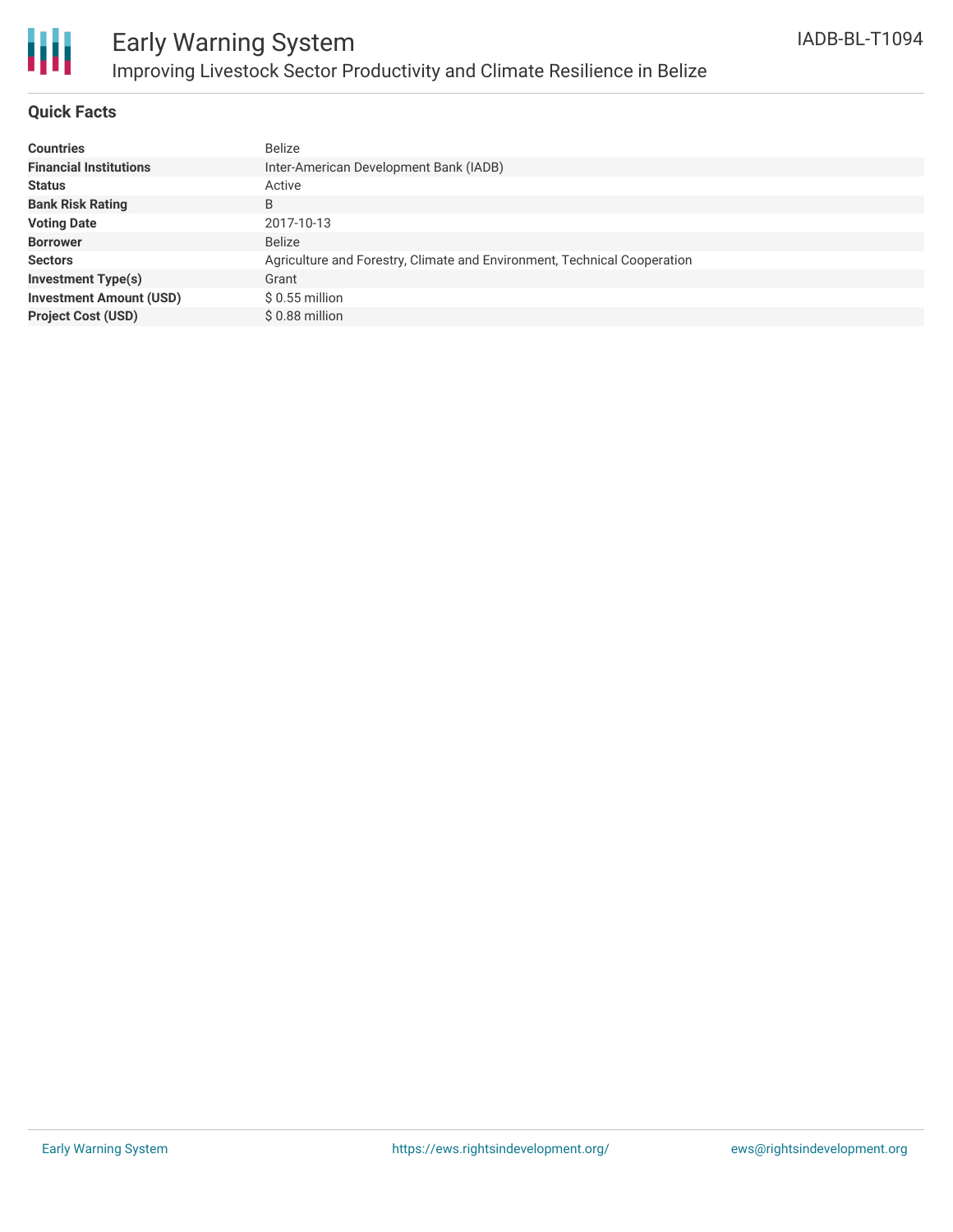

#### **Project Description**

From the IDB: "The main objective of this project is to improve the productivity of the livestock sector in Belize through the promotion of pasture intensification, while at the same time addressing the low capacity for adaptation to climate change of especially small and medium-sized producers. Rapid growth in Belizean livestock, in response to growing demand in the tourism sector as well as in domestic and international markets, has resulted in the opening up of new pastureland in order to meet nutrient requirements of herds largely dependent on natural pastures with low feed supplementation and water conservation strategies in place. Any efforts for the sustainable intensification of livestock production in Belize, must consider the challenges that climate change poses, not only for productivity, but also with respect to ecosystems. This critically requires building the capacity of all producers to adapt in order to build climate change resiliency and to reduce environmental impacts such as deforestation, soil degradation and unsustainable water consumption."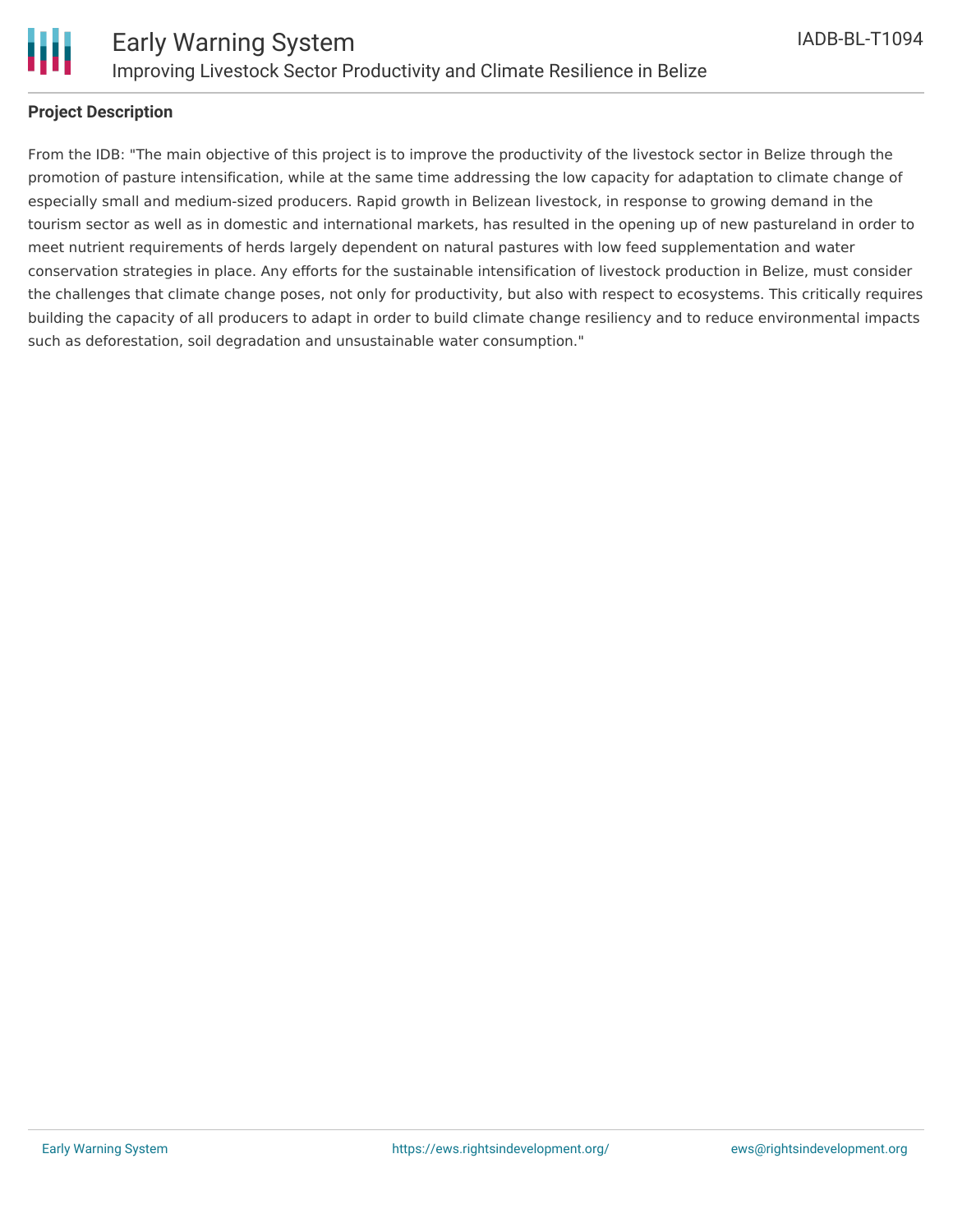

#### **Investment Description**

• Inter-American Development Bank (IADB)

Financed through the MIF-Small Enterprise Dev. Facility.